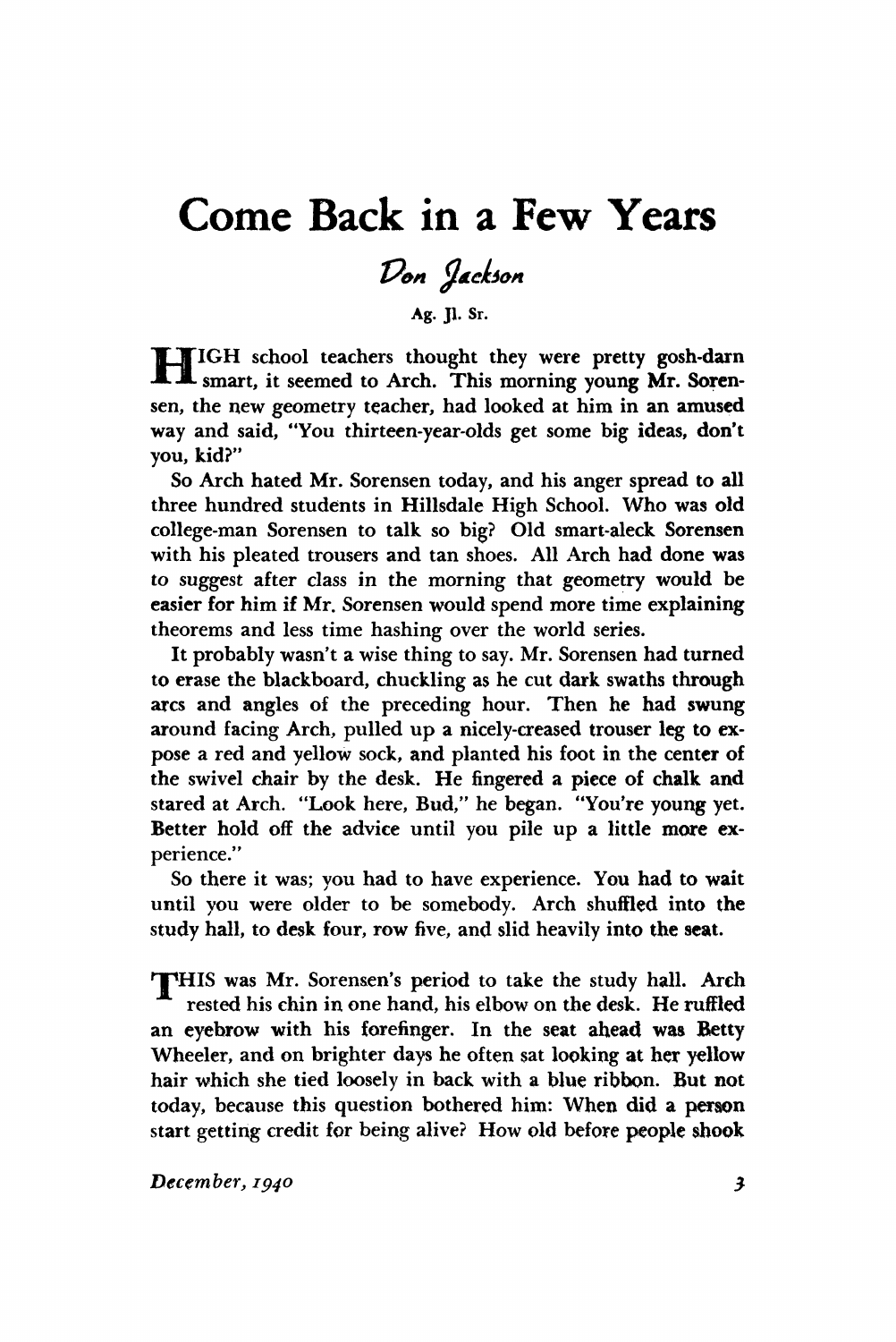**your hand instead of patting your head? Was everyone jealous of fellows growing up? How old did you have to be? Probably as old as Mr. Sorensen, anyway.** 

**Sorensen was standing at the edge of the platform at the front of the hall, hands in pockets, looking blankly out the window, when Mr. Clapper came in. Mr. Clapper, the principal, was a short, ruddy-faced man with a gold tooth shining, and he pasted his sparse black hair down flat against his head with oil and water. A contrast to Mr. Sorensen, tall and broad like a clothing model.** 

**Mr. Clapper seemed to be scolding Mr. Sorensen for something. He held a report sheet in his right hand and thumped it contemptuously with two fingers of his left, making a sharp sound like the bang of an air rifle. Quickly Arch decided on a trip across the room to the pencil sharpener. He strolled casually and slowly past the main desk, and heard Mr. Clapper say:** 

**". . . and we had hoped you would catch on to the work here a bit faster, Sorensen. We had considered a more experienced man, you know."** 

**HPIPTOEING** back to his seat, Arch was maliciously delighted. **He admired Mr. Clapper because it was so easy to learn things like history and government from him. He always had a story to make things real, like yesterday when he had told the class about the storming of the Bastille, and Mary Dunn had fainted.** 

**And now he had told Mr. Sorensen he needed more experience. He had a right to, Arch decided. A person must learn a lot in forty-five years.** 

**And certainly even more in sixty years. That was about how old Mr. Barnett was. Mr. Barnett had been the burly, roaring superintendent of Hillsdale High School ever since Arch could remember. The students always grinned proudly when he shook his shaggy white head and twirled his black-rimmed glasses in his hand as he lectured in general assembly. He taught no classes, but often talked to the whole school on safety or public health.** 

**Tonight Arch stayed after school for play practice. The rest of the cast had drifted out, but he had rehearsed extra for Miss Green in her office. Now he came down the corridor, slipping on his leather jacket as he swung along. Mr. Clapper and Mr. Bar-**